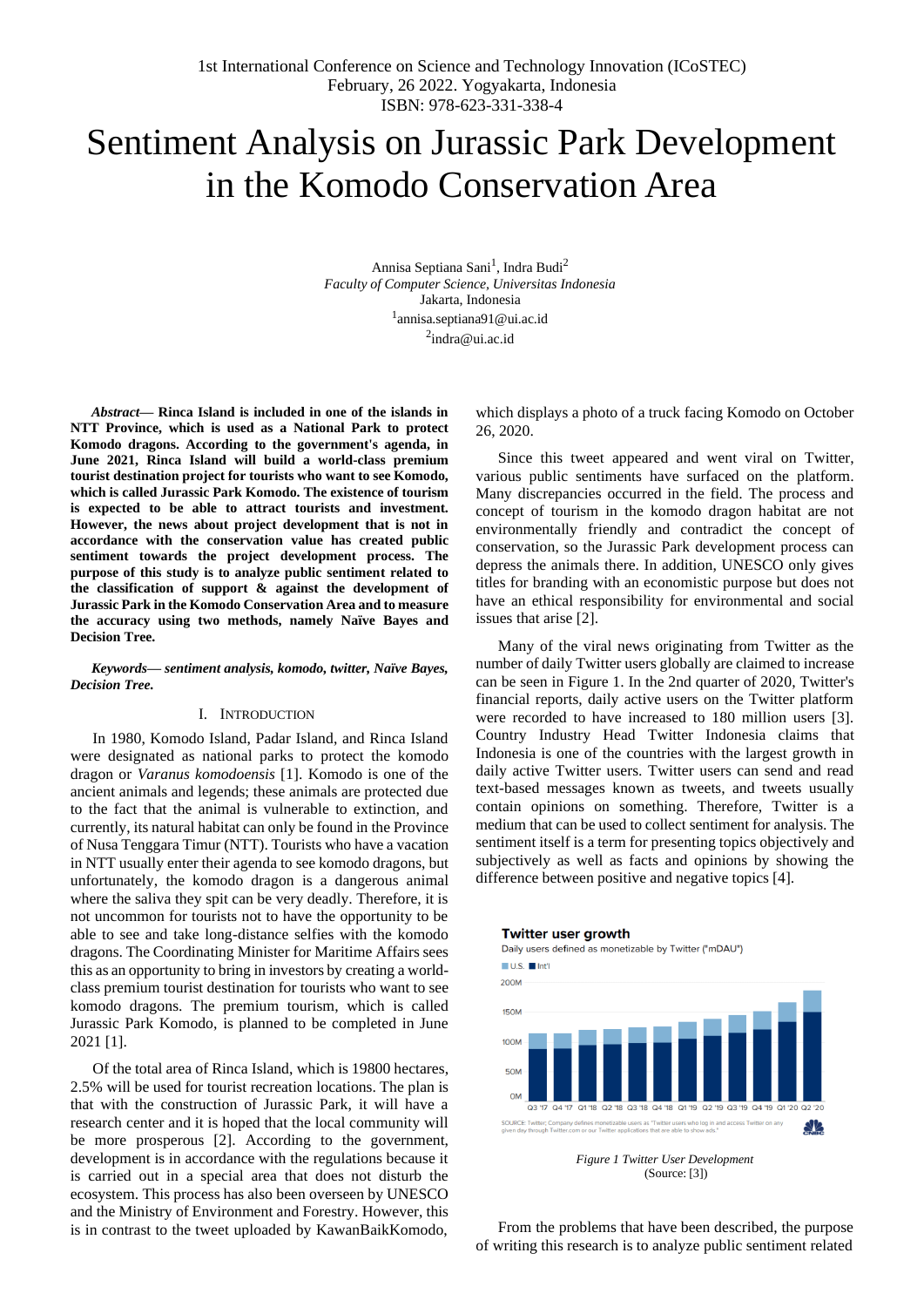to the classification of support & resistance to the development of Jurassic Park in the Komodo Conservation Area and measure the results of accuracy with two methods, namely Naïve Bayes and Decision Tree. From the problems that have been described, the purpose of writing this research is to analyze public sentiment related to the classification of support & rejection of the Jurassic Park development in the Komodo Conservation Area and measure the accuracy results with two methods, namely Naïve Bayes and Decision Tree. It is hoped that the results of this sentiment analysis can show the tendency of opinions from users on the Twitter platform to be taken into consideration and more serious attention by the government, seeing that Komodo is a world heritage and shows the accuracy of the comparison of the two methods that will be used.

### II. LITERATURE REVIEW

#### *A. Jurassic Park development on Rinca Island*

Rinca Island will build a geopark planned to be named Jurassic Park Komodo. The goal is that this geopark will become world-class premium tourism, and it is hoped that it will attract a lot of tourist attention. The geopark development that is currently underway has pocketed the permit—starting from the issuance of Ministerial Regulation of Environment and Forestry concerning natural tourism exploitation permits in wildlife reserves, grand forest parks, national parks, and nature tourism parks. Until finally, in 2019, KLHK revised the previous Ministerial Regulation, which was published in 2020.

Through this regulation, the Ministry of Environment and Forestry shares authority with the Ministry of Maritime Affairs and Investment, the Ministry of Tourism and the NTT Government were arranging Komodo Island into an exclusive tourist destination. Supported by the Minister of Environment and Forestry's statement stating that Rinca Island will be jointly managed by the central government and the NTT Provincial Government as world-class tourism and investment.

From Sentiment Analysis of Labuan Bajo Tourist Destination on Instagram by Vegeterrikin Gousander, in his research, the data obtained from Instagram are managed in the form of feeds that are generally published by users on Instagram. The data is in the form of text, sentiment analysis is carried out using a Lexicon-based approach using the VADER sentiment model and analysis is carried out on the use of hashtags to find out which destinations are often posted. The results of the study stated that the lexicon-based sentiment method using VADER sentiment gave an accuracy value of 72% [5]. The similarity between the research conducted by Gousander and this research is that they both conduct sentiment analysis with the object of the same place, namely the Komodo conservation area and differences can be found in the data collection and the method of approach accuracy.

#### *B. Sentiment Analysis*

Sentiment is a term used to describe subjective and objective topics and factual or non-factual topics that transcend the difference between positive or negative topics

[6]. Sentiment analysis is an analytical approach used to analyze text. Sentiment analysis aims to determine the subjectivity of opinions, reviews, or tweets. Based on sentiment analysis, a person's opinion can be classified into various categories based on the size of the data and the type of document [7]. Sentiment analysis is carried out by grouping the text in a sentence or document then determining the opinion expressed in the sentence or document, whether it is positive, negative, or neutral. Sentiment analysis can also be carried out to analyze people's opinions on an emerging issue. Sentiment analysis or opinion mining can also be used to identify the polarity of consumer reviews on the various dimensions that will be the trust score [8].

In a study conducted by Wongkar and Angdresey, they conducted a sentiment analysis on the Indonesia presidential candidates using Twitter data. The method they use is to do text processing from the data collected and then use Naïve Bayes to make predictions. Where the accuracy count for Naïve Bayes is better, which is 80.90%, when compared to the KNN method, which has 75.58% accuracy and SVM reaches 63.99% [9]. Their study has similar topic and method compared to this research, scilicet sentiment analysis using the Naïve Bayes method.

### *C. Naïve Bayes*

One method for measuring accuracy is Naïve Bayes, which is a method that can be trained on small-scale data and can provide real-time predictive results. This method can also help in classifying classes whose results can be used in parallel in increasing the scale of the dataset, especially in case studies of large-scale data. [10].

#### *D. Decision Tree*

Decision Tree is a decision support method that is popular in machine learning. The Decision Tree uses a tree-like model and a way of displaying algorithms that contain only conditional control statements. Decision Tree can be used in research, especially in decision analysis, to help identify the strategies that are most likely to achieve goals [11].

#### III. METHODOLOGY

This section will explain some of the stages carried out in this research. The research stages can be seen in Figure 2.



*Figure 2. Research methodology*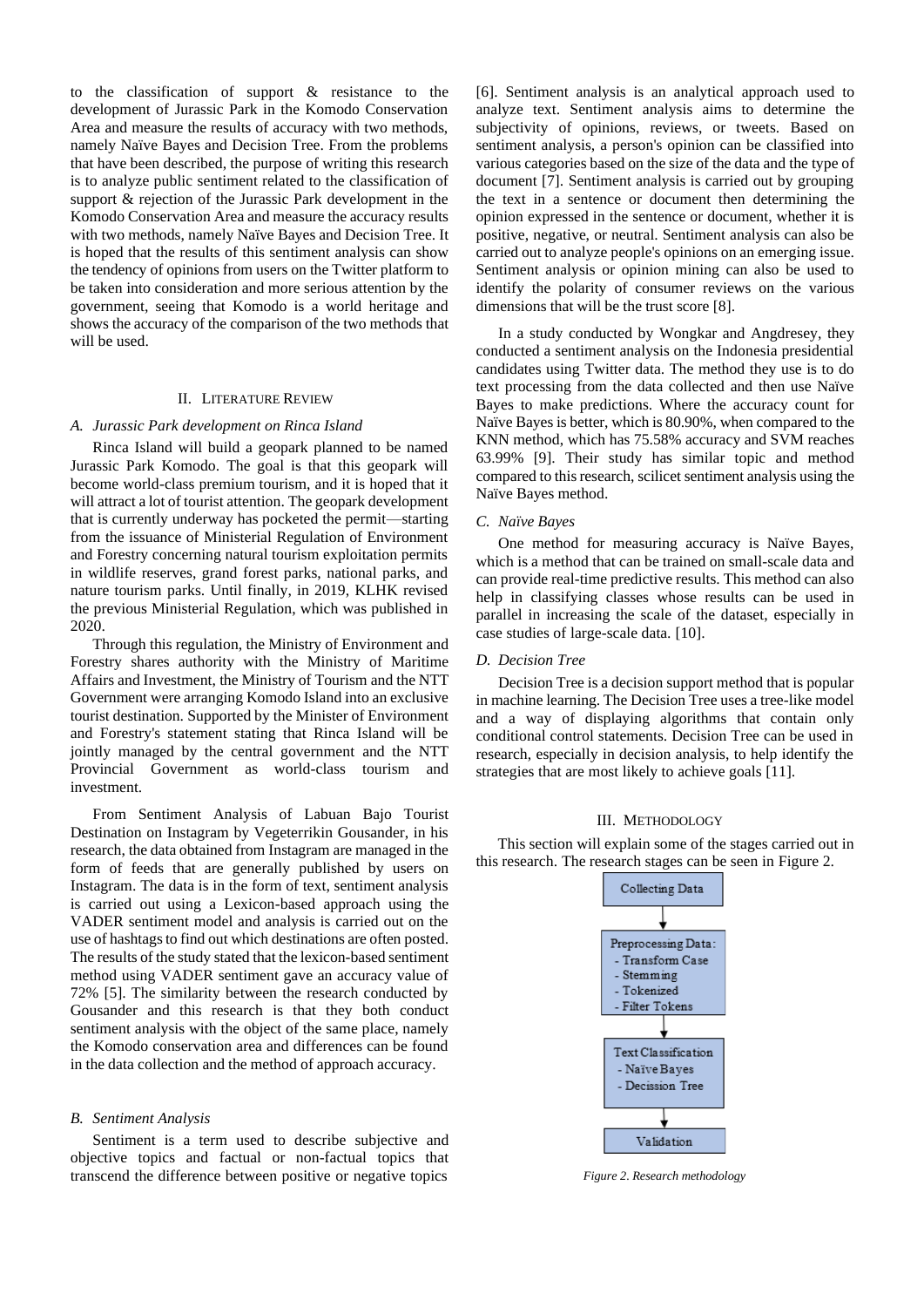# *A. Collecting Data*

The data collected were in the form of tweets with the keyword Rinca Island which were taken from October 25, 2020 to January 6, 2021, because on October 26, this issue became a trending topic in Indonesia. Retrieval of data using a crawling technique using the Twitter API. The resulting dataset is 695, with 489 as training data and 200 as test data.

# *B. Data Preprocessing*

Data on the internet is generally incomplete, noisy, and inconsistent. Data preprocessing helps in data cleaning, data reduction, and data discretization. The following preprocessing phases will make the dataset more precise [12]. At this stage, there are several methods used, namely transform case, stemming, tokenized fan filter tokens. The method increases the accuracy of the Naïve Bayes classifier and reduces processing time [12]. The following is an explanation of each method.

# *1) Case Folding*

This process is carried out using the Python programming language. The goal is to change all words to lowercase so that all text has the same writing format. In addition, it removes unnecessary text such as links, numbers, usernames and punctuation marks.

# *2) Tokenized*

The goal of doing this phase is to separate sentences into words, the constituent tokens. This aims to be able to give weight to each word that is formed so that the prediction results can be more accurate.

#### *3) Stemming*

Stemming is the process of changing a word into a root word. The purpose of stemming is so that one word has the same meaning, the writing is also the same. At this stage, it will remove the prefix, suffix, and confix prefixes. The stemming process is carried out programmatically using the Python programming language.

# *4) Stopwords Removal*

Stopwords are a collection of common words that usually appear in sentences that don't really matter. Examples of stopwords are "and", "from", "at", "the", and others. The purpose of doing this step is to remove words that are considered unimportant which have low information from a text in order to focus on important words.

#### *C. Validation*

Validation is done by calculating the accuracy of each proposed method. Accuracy is the accumulation of the number of documents classified as true positive and true negative. Meanwhile, recall is the number of positive classifications of documents that have positive classifications. The selection of the Naïve Bayes method is because this method is quite simple but works well as well as the much more complicated method, while in the Decision Tree there is no need to standardize or normalize the data that has been collected. Decision Tree can handle continuous and categorical variables.

# IV. RESULT AND DISCUSSION

This section will contain the results and discussion that has been carried out in this study. Approximately 1500 tweets were obtained from crawling using the Twitter API with the keywords Rinca Island and Komodo, but after being independently sorted and analyzed, the results of the tweets were valid and correct, which were about 690 tweets. From these results, data preprocessing was carried out. In

[Table](#page-2-0) *[I](#page-2-0)* is the result of the preprocessing process. This process is carried out using the Python programmer and the libraries provided.

<span id="page-2-0"></span>

| Transform, steam                                                                                                                                                                                                                                                                                                   | <b>Tokenizing</b>                                                                                                                                                                                                                                                                     | <b>Token Filter</b>                                                                                                                                                                                     |
|--------------------------------------------------------------------------------------------------------------------------------------------------------------------------------------------------------------------------------------------------------------------------------------------------------------------|---------------------------------------------------------------------------------------------------------------------------------------------------------------------------------------------------------------------------------------------------------------------------------------|---------------------------------------------------------------------------------------------------------------------------------------------------------------------------------------------------------|
| setahuku yg namanya<br>kawasan lindung<br>seperti taman nasional,<br>gak boleh ada<br>perubahan, khususnya<br>di zona inti, karena<br>memang fungsinya<br>demi kelestarian<br>plasma nuftah yg ada<br>di dalamnya. dan rinca<br>setahuku masuk zona<br>itu, selain pulau<br>komodo yang panjang<br>itu. savekomodo | "dalamnya",<br>"yg",<br>"zona".<br>"savekomodo",<br>"nuftah".<br>"rinca",<br>"nasional",<br>"lindung",<br>"pulau",<br>"fungsinya",<br>"kelestarian",<br>"plasma",<br>"gak",<br>"masuk",<br>"kawasan".<br>"taman",<br>"namanya",<br>"perubahan",<br>"inti",<br>"komodo",<br>"setahuku" | "zona",<br>"savekomodo<br>"nuftah".<br>"rinca",<br>"nasional",<br>"lindung",<br>"pulau",<br>"kelestarian",<br>"plasma",<br>"kawasan",<br>"taman",<br>"namanya",<br>"perubahan",<br>"inti",<br>"komodo", |

If the data is clean, then proceed with modeling the process to find out its accuracy. The accuracy process is carried out by means of text classification, which includes two stages, namely training data and testing data. Training data is a classification process on data that has a known label. Meanwhile, data testing is a classification process whose label is unknown.

[Figure 3 a](#page-2-1)n[d Figure 4 s](#page-3-0)hown the main process of finding accuracy using the Naïve Bayes method and the Decision Tree using the Rapid Miner tool.



<span id="page-2-1"></span>*Figure 3 Naïve Bayes Process on Rapid Miner*